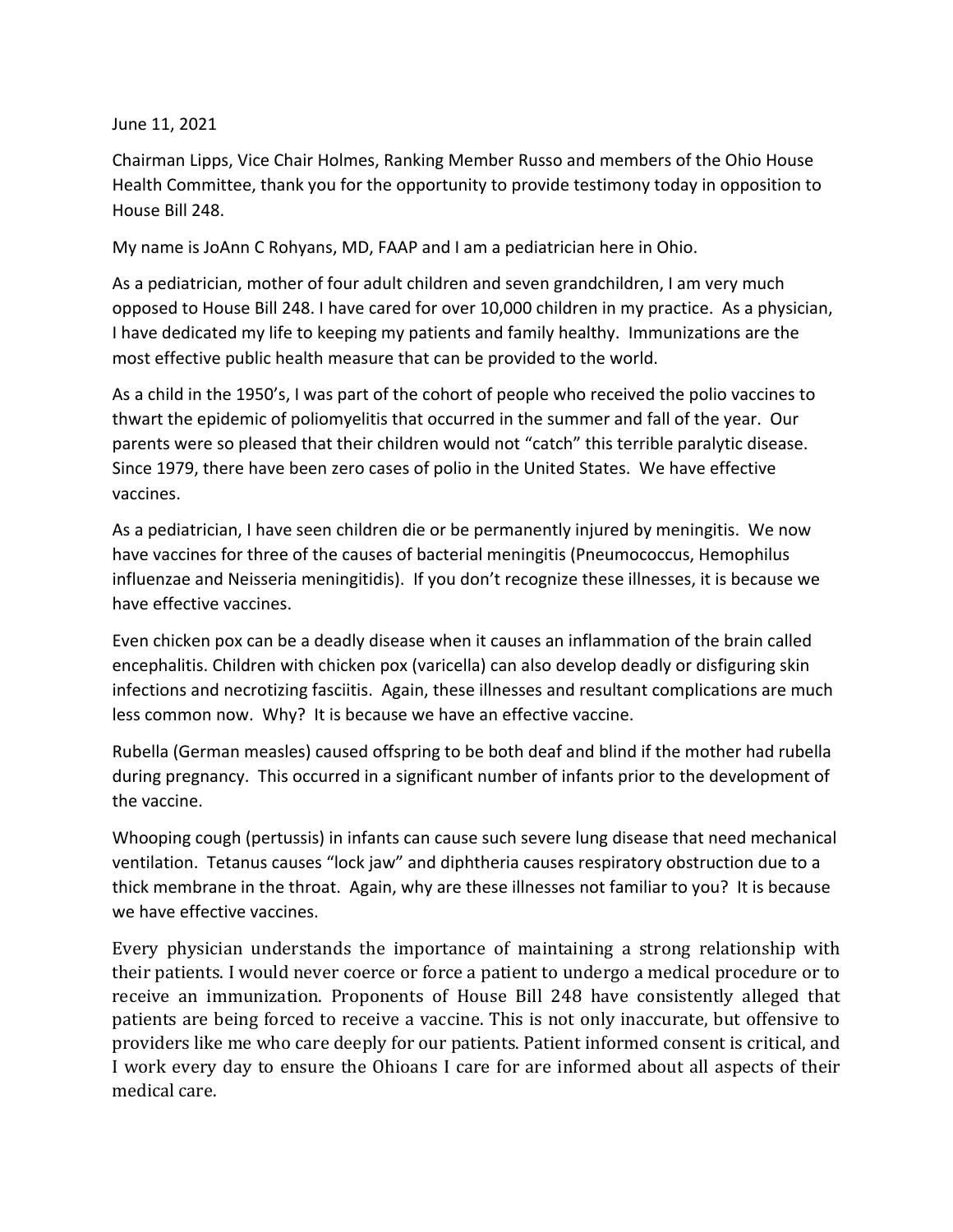House Bill 248 would dramatically expand vaccine exemptions for children entering school or a state licensed childcare center. Additionally, the bill places new restrictions on hospitals and businesses that would place patients, customers, and employees at risk. Finally, in addition to a significant expansion of vaccine exemptions, the bill also prohibits hospitals and other healthcare facilities from taking any steps to control the spread of infectious disease. Perhaps that is why the healthcare and business community here in Ohio is united in its opposition to this legislation.

House Bill 248 would create a disincentive for parents to immunize by broadening the already broad exemptions for childcare and K-12 while also allowing for verbal exemptions. Parents who choose to immunize must schedule an appointment with their primary care provider or visit a pharmacy or health department. They must also submit a form signed by a provider detailing their child's immunization record or attesting to a medical contraindication. Under HB 248, parents who either choose not to immunize or simply don't feel like filling out the form could call the school or daycare and claim a medical or nonmedical exemption with no documentation. As a result, Ohio's immunization rates would suffer.

Further, HB 248 would cripple our ability to have reliable data on immunization rates and status of immunization for children in the event of an outbreak. This information is not public; however, it is used by a school district or health department in determining which children are at risk of a certain disease. This information is especially important to parents of immune-compromised children who cannot receive a vaccine.

No one would argue that immunization is not a personal choice for patients or their parents, however that decision can have public consequences. The fact of the matter is, no one is forced to receive an immunization or discriminated against for their decision to decline an immunization. Ohio's current vaccine laws for children include both medical and non-medical exemptions. Further, hospitals that require flu vaccination also grant exemptions to employees. Vaccine injuries are incredibly rare, and far more people are harmed, sometimes fatally, by vaccine-preventable diseases.

It is important this committee understands that both medical consensus and public opinion strongly support immunization. Anti-vaccine activists have consistently tried to diminish confidence in vaccination and have made baseless accusations about the conduct of providers like me who care for Ohioans. It is important that I be able to provide care for my patients free from interference by government and anti-vaccine advocates alike.

In closing, I hope that you understand that risks and complications from vaccine preventable diseases pose a significant risk to the health and freedom of all Ohioans. Ohio's healthcare providers are deeply concerned about this legislation. We are the people you trust with the health of your family and we are asking for you to make the right decision.